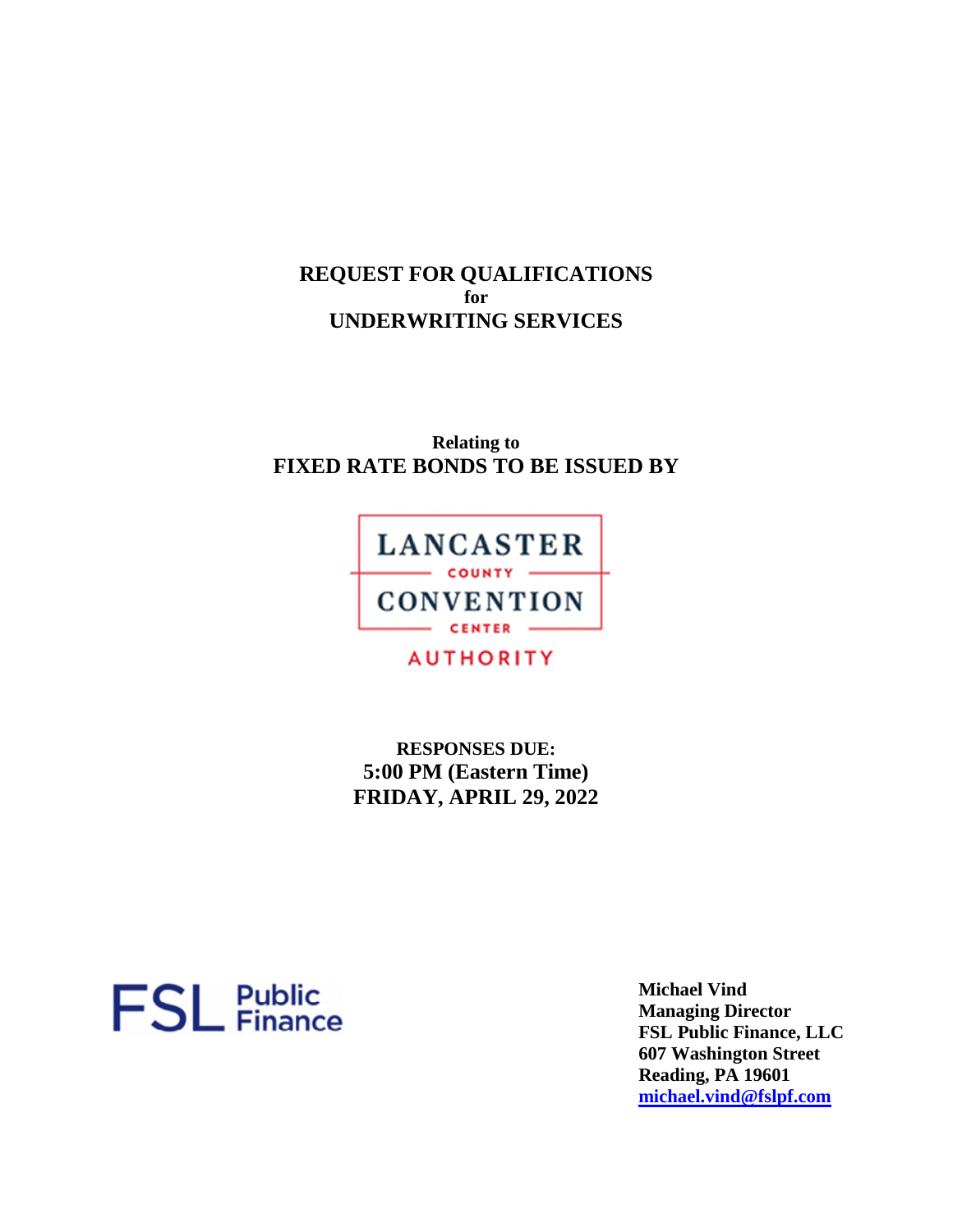**I. Introduction.** This Request for Qualifications (**the "RFQ"**) is an **informal** open solicitation for investment banking firms to assist the Lancaster County Convention Center Authority (the **"Authority"**) in connection with specific financing activities. The Authority seeks to review the proposals and qualifications of underwriters who wish to assist the Authority in the issuance and sale of its anticipated series of federally taxable Hotel Room Rental Tax Revenue Bonds, Series A of 2022 (the "2022 A Bonds") and a series of tax-exempt Hotel Room Rental Tax Revenue Bonds, Series B of 2022 (the "2022 B Bonds", and together with the 2022 A Bonds, the "2022 Bonds"). The Authority plans on issuing a total of approximately \$72,045,000 of traditional fixed rate bonds.

The 2022 A Bonds (federally taxable) are expected to be issued in the par amount of approximately \$18,280,000 and is expected to amortize through May 1, 2037. The 2022 Bonds will be used to (i) terminate the two outstanding interest rate swap agreements with Wells Fargo; (ii) fund a portion of the expected debt service reserve fund; and (iii) pay the costs of issuing the 2022 A Bonds.

The 2022 B Bonds (tax-exempt) are expected to be issued in the par amount of approximately \$53,765,000 and will amortize through May 1, 2057. The 2022 Bonds will be used to (i) currently refund the Authority's outstanding Hotel Room Rental Tax Revenue Bond, Series of 2014; (ii) fund a portion of the expected debt service reserve fund; and (iii) pay the costs of issuing the 2022 B Bonds.

**The intended purpose of this RFQ is to establish a list of qualified firms to provide underwriting services to the Authority for the 2022 Bonds. Firms selected by the Authority for inclusion in this group may have the opportunity to serve as senior (book running) manager and/or co-manager on the Authority's 2022 Bonds.** 

**Your firm may serve as an underwriter to the Authority in connection with the Authority's 2022 Bonds. However, the solicitation of responses to this RFQ DOES NOT assure that any transaction will be completed or that your firm will be selected.** 

Neither the inclusion in the group nor providing ideas, advice and proposals to the Authority should be considered as offering any assurance that any firm will be selected to underwrite bonds for the Authority.

- **A. Clarification of Specifications.** If additional information is necessary to interpret the requirements of this RFQ, questions should be submitted in writing **no later than Friday, April 22, 2022**, and directed to Michael Vind michael.vind@fslpf.com.
- **B. Bond Counsel, Legal Opinions and Legal Questions.** The customary legal opinions with respect to state law, federal tax law, and the legality of the Authority will be rendered for all transactions by Stevens & Lee, Bond Counsel to the Authority.
	- **Underwriter's Counsel.** The necessity for underwriter's counsel, the fees to be paid to underwriter's counsel (if the fee is included in the UW Discount, we don't need a breakout of counsel fees – see Section 10 on page 4) and the choice of underwriter's counsel are basically the determination of the underwriter, however, the Authority requests that it be consulted about the choice of underwriter's counsel.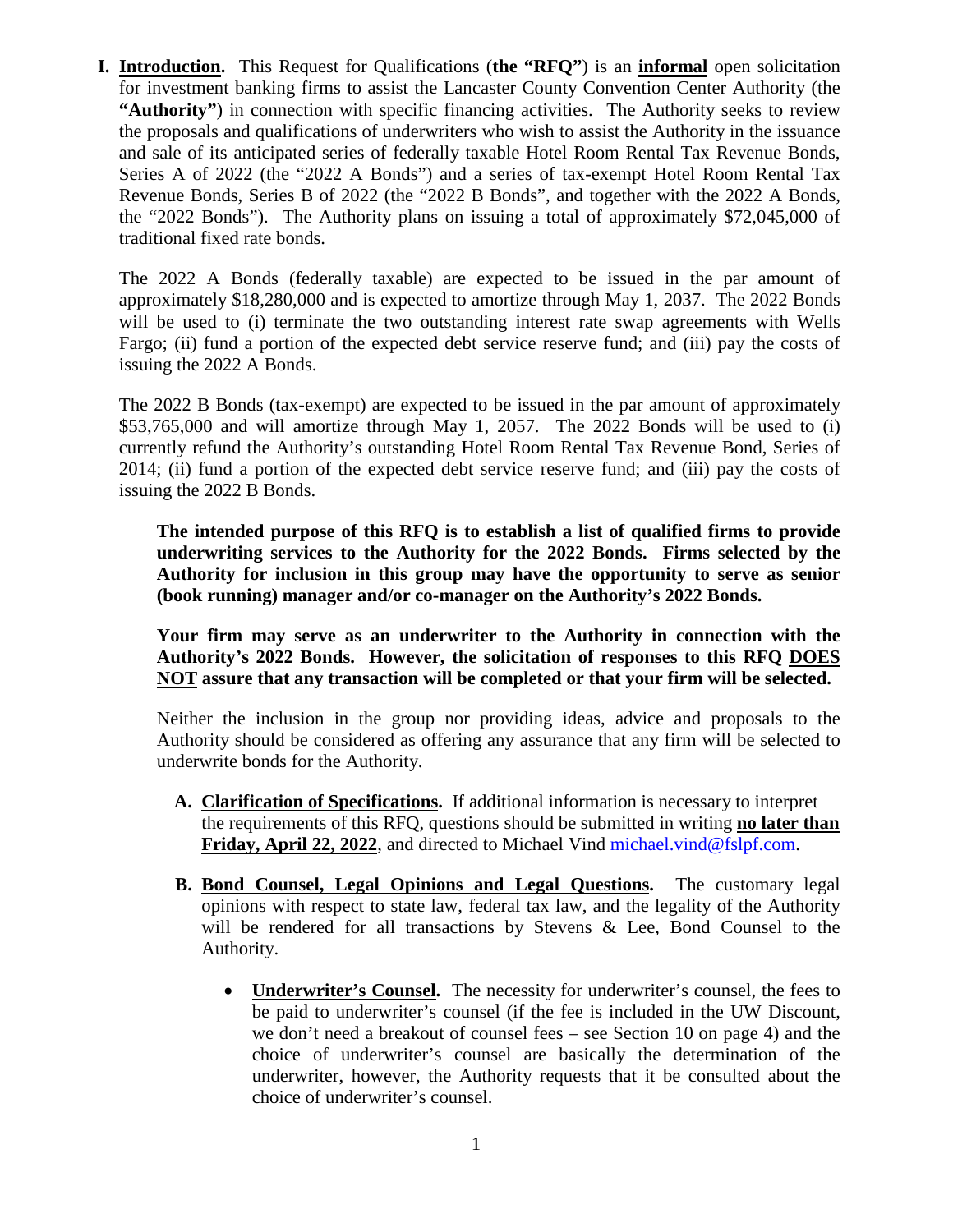- **Underwriter Group.** The result of this RFQ may be the establishment of a group of qualified underwriters. This group of qualified underwriters may be used for designating an underwriting syndicate for a period extending through the completion of the 2022 Bonds.
- **C. Removal From and Additions to the Group.** Any underwriter may be removed or from the group for reasons which include, but are not limited to, the following:
	- Unacceptable performance prior to the 2022 A  $\&$  B Bond sale as determined by the Authority in its sole discretion;
	- A conflicting relationship exists or occurs as determined by the Authority in its sole discretion;
	- Filing for protections under Federal or State bankruptcy laws; and
	- Being the subject of criminal action.

The Authority may also make additions and/or subtractions to the underwriting group and/or the selling group in its sole discretion.

## **II. Scope of Services.**

- **A. Senior Manager(s).** The scope of services to be provided by the senior manager may include, but not be limited to, the following:
	- Work directly with the Authority, the Authority's Bond Counsel and the Authority's Financial Advisor – FSL Public Finance, LLC to successfully market and sell the 2022 Bonds at the lowest borrowing cost to the Authority.
	- Assist in the preparation of official statements and legal documentation.
	- Manage an underwriting syndicate selected by the Authority to market the debt obligations.
	- Follow the Authority's policies, either oral or written, for liability, pricing procedures and the process of selling debt obligations.
	- Assist the Authority in the structuring, marketing and sale of debt obligations to achieve the lowest overall borrowing cost.
	- Assist the Authority in the preparation and review of offering documents, rating agency presentations and investor presentations.
- **B. Co-Manager(s).** The scope of services to be provided by co-managers may include, but not be limited to, the following:
	- Participate, if requested, in informational and due diligence meetings.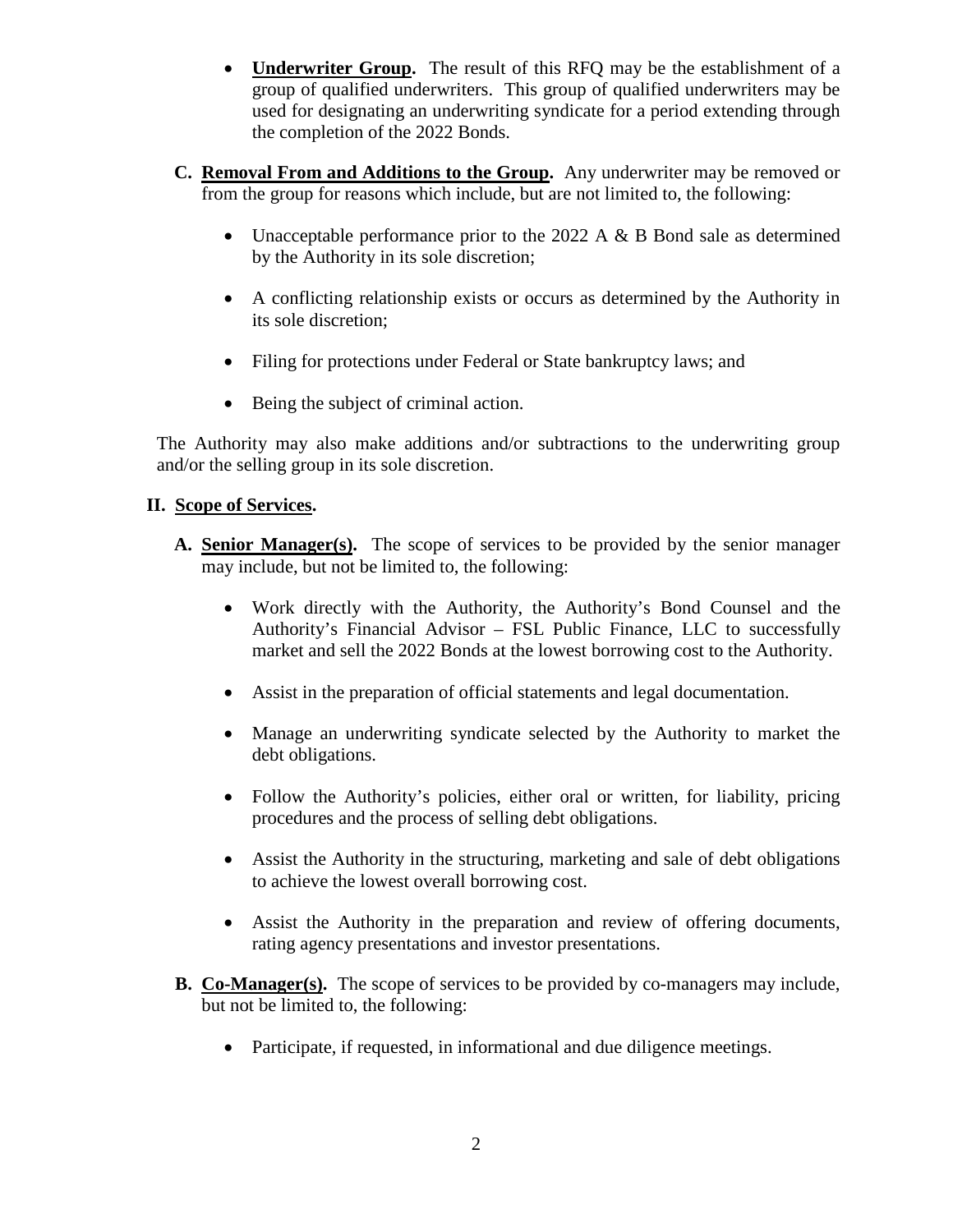- Assist the Authority in the successful marketing and sale of debt obligations to achieve the lowest overall borrowing cost.
- Follow the Authority's policies, either oral or written, for liability, pricing procedures and the process of selling debt obligations.
- Assist the Authority in the preparation and review of offering documents, rating agency presentations and investor presentations (if necessary).

#### **III. Guidelines for the Statement of Qualifications.**

#### **Minimum Qualifications (Underwriting Services)**

- The firm must hold and maintain at all times all licenses and registrations required by applicable federal and state laws for businesses offering underwriting or investment banking services. All licenses and registrations must be current and in good standing with each of the following:
- U.S. Securities and Exchange Commission (SEC);
- National Association of Securities Dealers (NASD).

# **UNDERWRITER RESPONSES**

#### **IV. Content of Responses.** *Joint Responses Will Not Be Accepted.*

A cover letter that includes a brief executive summary will be appreciated (two page limit). The cover letter should also include a representation that the individual signing the response to this RFQ has the authority to commit his or her firm to the terms submitted.

**Underwriting Services.** Please respond in full to all of the questions listed under Sections A  $\&$  B below.

- **A.** Responses of firms interested in providing underwriting services should contain the following information:
	- 1) Name and address of firm submitting this response.
	- 2) Name and phone number of banker or bankers preparing this response who may be contacted in the event of questions or notification.
	- 3) Name and phone number of the underwriter(s), traders, and dealers who will be responsible for marketing the 2022 Bonds.
	- 4) Location of office at which the services to be provided hereunder will be performed.
	- 5) Provide the following information concerning distribution capabilities:
		- a. Number of professionals (analyst level or above)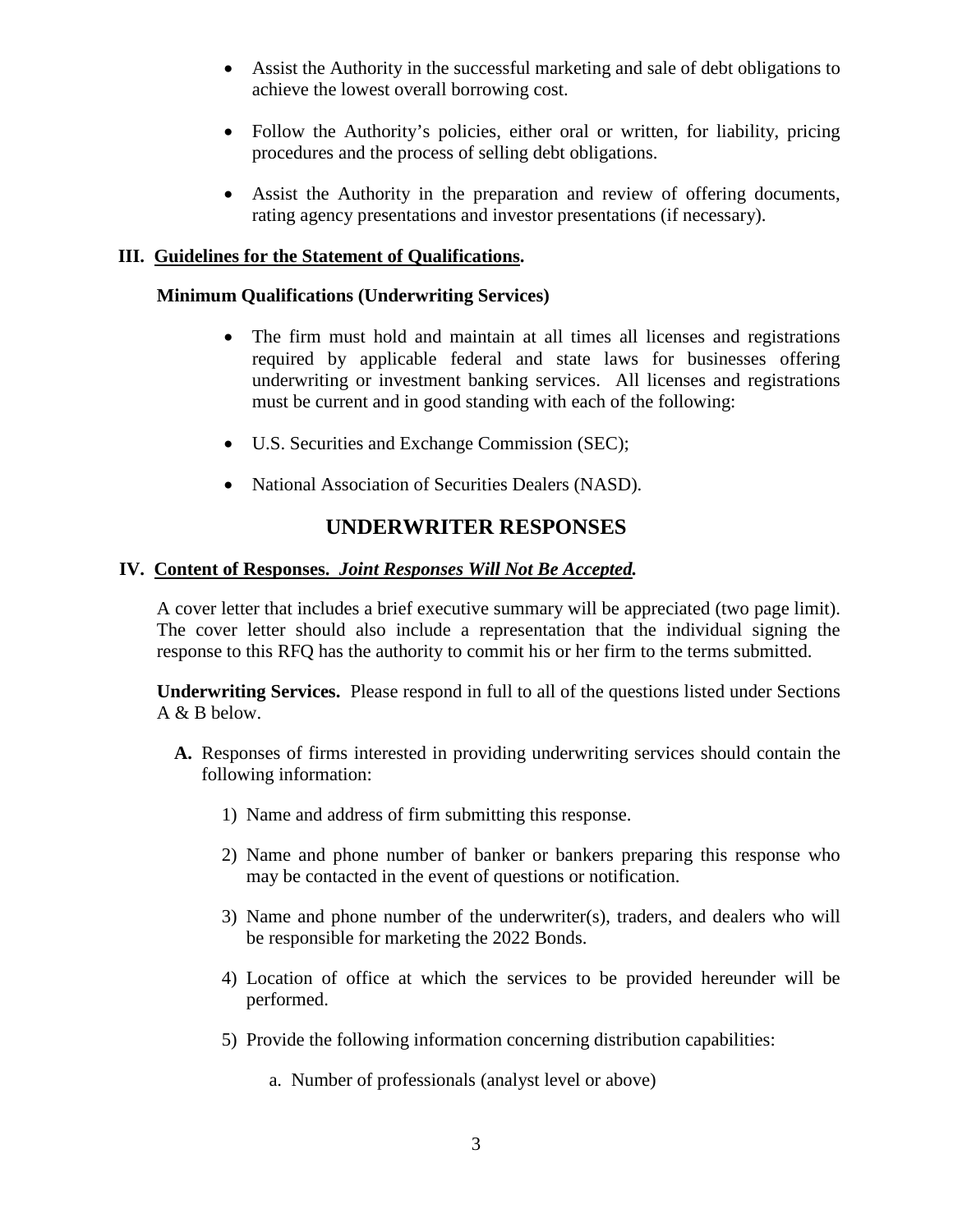- b. Number of municipal bond salespeople (in Pennsylvania)
- c. Number of institutional municipal bond salespeople
- 6) Provide your firms expertise in selling and distributing fixed rate bonds for similar issuers – specifically hotel tax secured or other special tax secured revenue bonds.
- 7) Provide in attachments the following:
	- a. Your bond underwriting activity for the last five (5) years for similar issuers – specifying transactions for hotel tax secured or other special tax secured revenue bonds. Do not include responses to this question within the page limits. For each transaction listed, show the following:
		- i. Name, dated date, and par amount of the issue
		- ii. Role your firm played in the transaction
- 8) Provide a brief summary identifying the individuals in charge of day-to-day management on the Authority's account:
	- a. Investment banker responsible for the response/subsequent engagement(s)
	- b. Underwriter, trader, and/or dealer who would be responsible for the marketing and/or placement of the obligations
	- c. Individual(s) responsible for the analytical work related to the 2022 Bonds or other issues requiring analytical work
- 9) List three issuer references, including name, address, telephone number, and type of financing(s) completed for these clients for comparable issuers.
- 10) Please submit an estimate of the total underwriter discount that your firm (as the senior manager – assume 75% liability) would charge the Authority for the marketing, sale and distribution of the 2022 Bonds, the discount must not have a negative impact on the marketing and sale of the 2022 Bonds:
	- 2022 A Bonds Assume a \$18,280,000 fixed rate (federally taxable), 10 year callable transaction at par maturing in 2037.
	- 2022 B Bonds Assume a \$53,765,000 fixed rate (tax-exempt), 10 year callable transaction at par maturing in 2057.

Rating Scenario 1 - Assume the 2022 Bonds carry an underlying credit rating of "A3" (stable outlook) from Moody's Investor Service and an enhanced rating of "AA" (stable outlook) from Standard & Poor's Global Ratings assuming the 2022 Bonds are insured by Assured Guaranty.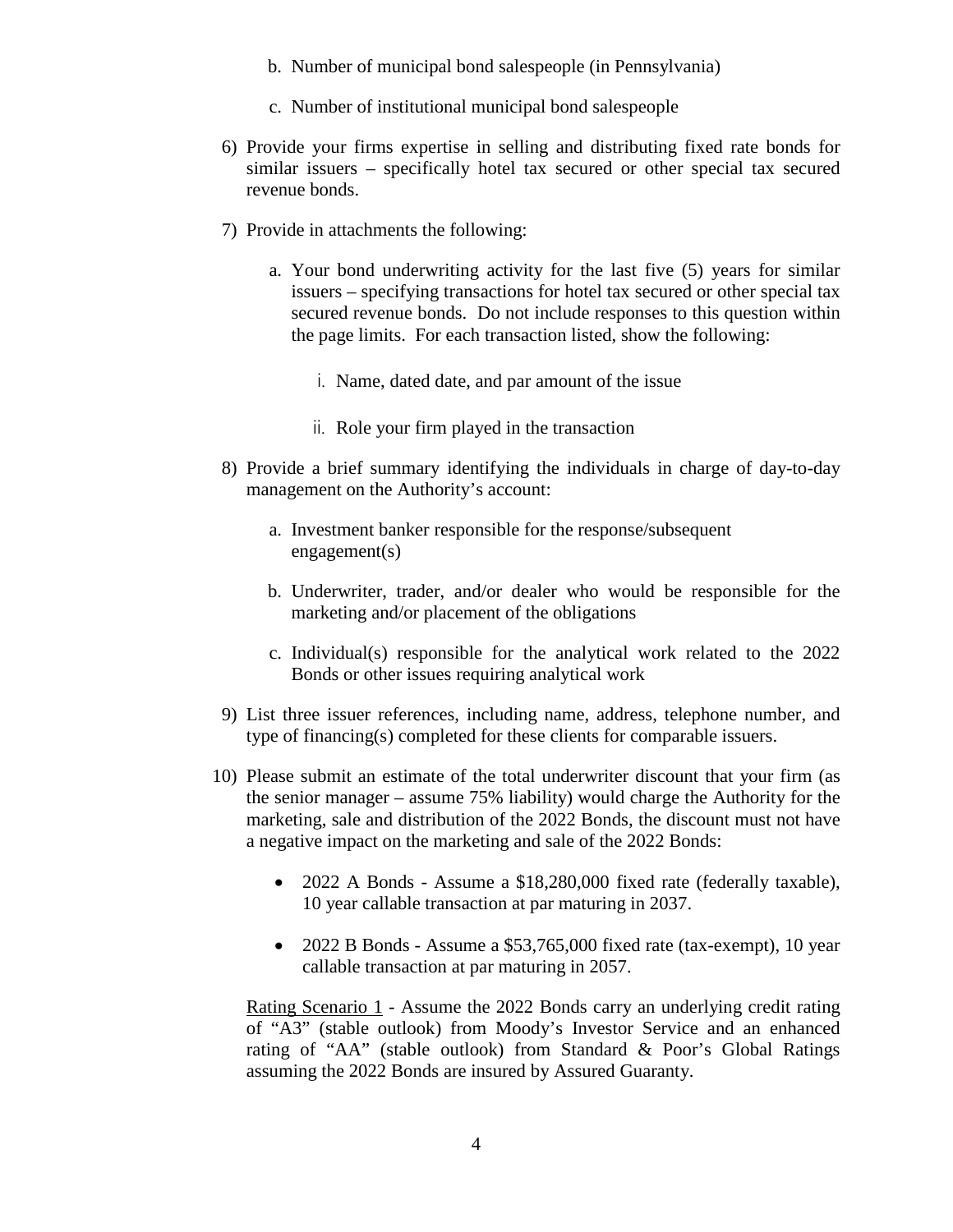Rating Scenario 2 - Assume the 2022 Bonds carry a credit rating of "Aa2" (stable outlook) from Moody's Investor Service based on the County of Lancaster, Pennsylvania's anticipated full faith credit and taxing power guaranty of the replenishment of the debt service reserve fund securing the 2022 Bonds in the amount equal to the combined maximum annual debt service on the 2022 A & B Bonds through final maturity as described below.

**In each rating scenario your underwriter's discount has to include the total underwriter's counsel fees and all other fees and expenses associated with underwriting the 2022 Bonds.** 

- **Note: The Authority is anticipating that the County of Lancaster, Pennsylvania (the "County") will be providing a guarantee based on the County's full faith credit and taxing power to the replenishment of the debt service reserve fund for as long as the 2022 Bonds are outstanding. The Debt Service Reserve Fund securing the 2022 Bonds will initially be funded by a portion of the proceeds of the 2022 Bonds. It is anticipated the guarantee from the County will be substantially similar to the guaranty currently provided by the County to the replenishment of the debt service reserve fund securing the Authority's outstanding Hotel Room Rental Tax Revenue Bonds, Series of 2014 (to be refunded in full by the 2022 Bonds). The amount of the Debt Service Reserve Fund and the County's Guarantee will equal the combined maximum debt service on the 2022 A & B Bonds. A copy of the County's current guarantee agreement will be provided by the Financial Advisor.**
- 11) Please describe what your firm sees as the current trading differential in basis points to the applicable US Treasury rate for the 2022 A Bonds and in basis points to MMD for the 2022 B Bonds described above (**both rating scenarios**) based on the estimated 2022 A  $\&$  B Bond principal amortization schedules attached hereto as Appendices A, B, C & D.
	- The structure of the combination of the 2022 A & B Bonds will result in level annual debt service requirements through the final maturity of the anticipated 2022 Bonds. The Authority's goal for the maximum annual debt service resulting from the sale of the 2022 Bonds is \$3.90 million or lower. **Understanding current market volatility and investors' current preference for higher rated coupon structures – please provide a scale for the tax-exempt series with a coupon structure what your firm would currently market to investors with the goal of minimizing total annual debt service.**
- 12) Please describe your firm's capital capacity specifically describing its ability to underwrite unsold bond balances. Please provide at least one example of where your firm was able to underwrite (take down) unsold bond balances where your firm was the senior manager. What spread (in basis points) did your firm increase yields on the unsold balances in order to underwrite them?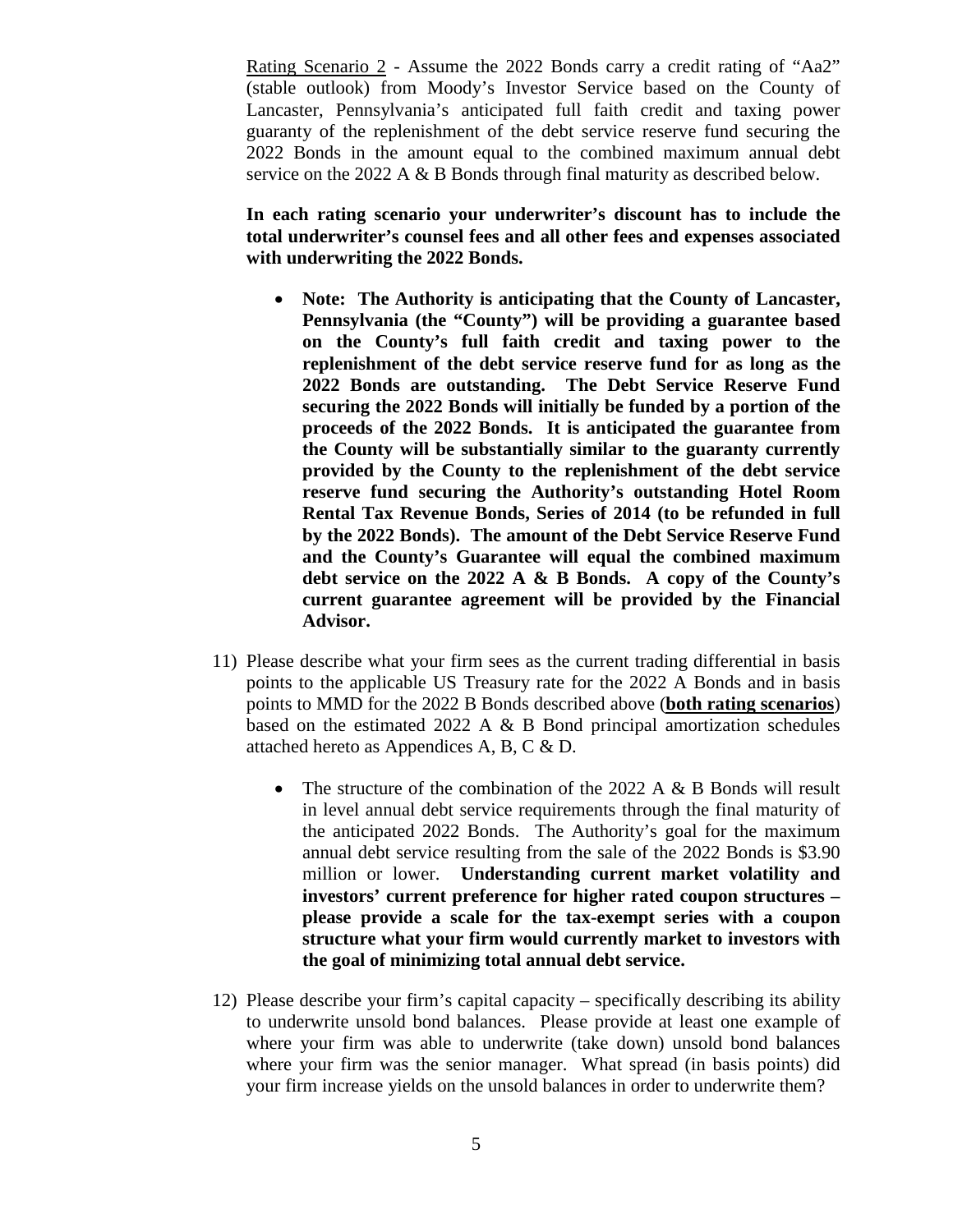- 13) Responses to this RFQ must include the following certifications:
	- a. CERTIFICATION OF NO CONFLICTING RELATIONSHIP. The underwriter shall certify in writing that it maintains no relationships, which would constitute a conflict of interest in its selection to serve the Authority. The underwriter shall also certify that no relationship exists which interferes with fair competition with respect to its submittal.
	- b. STATEMENT REGARDING CRIMINAL ACTIONS. Provide a statement as to the status of any pending or resolved criminal actions under federal law or by any state against your firm or registered principals of the firm (relating to the business of your firm) within the three years preceding the date of your submittal.
- **B.** Firms should respond to the following questions as part of their submittal in connection with **Underwriting Services**:
	- 1) Disciplinary Action & Litigation
		- a. Please describe in depth any investigation of action against or subpoena or other informal request, your firm, any of its principals or any of the assigned individuals by the DOJ, FBI, SEC, NASD, NYSE, Municipal Securities Rulemaking Board (MSRB), Internal Revenue Service (IRS), or any other federal, state or local governmental, prosecutorial or securities-industry based regulatory agencies that was commenced, ongoing or concluded at any time within the last 3 years. This includes any actions resulting in a settlement payment of civil fines or penalties and payments into restitution funds.
		- b. Please describe any grand jury proceedings, litigation, arbitration, disciplinary or other official actions against your firm, any of its principals or any of the assigned individuals arising from the firm's underwriting, underwriting practices or management, or the purchase, sale or distribution of taxable or tax-exempt municipal securities or other governmental obligations (other than individual retail customer claims) that was commenced, ongoing or concluded at any time within the last 3 years.
		- c. Please describe any litigation, arbitration, disciplinary or other official actions arising from any other business of the firm for the last 3 years.
		- d. Has your firm ever filed for protection under federal or state bankruptcy laws?
	- 2) Describe generally the firm's approach to serving as the lead manager on a transaction. Include discussions of marketing strategies, preliminary pricing determination, and coordination with co-managers, etc.
	- 3) Describe your firm's perspective on the role of co-manager in a transaction. What should the issuer's expectations be of its co-managers? Describe a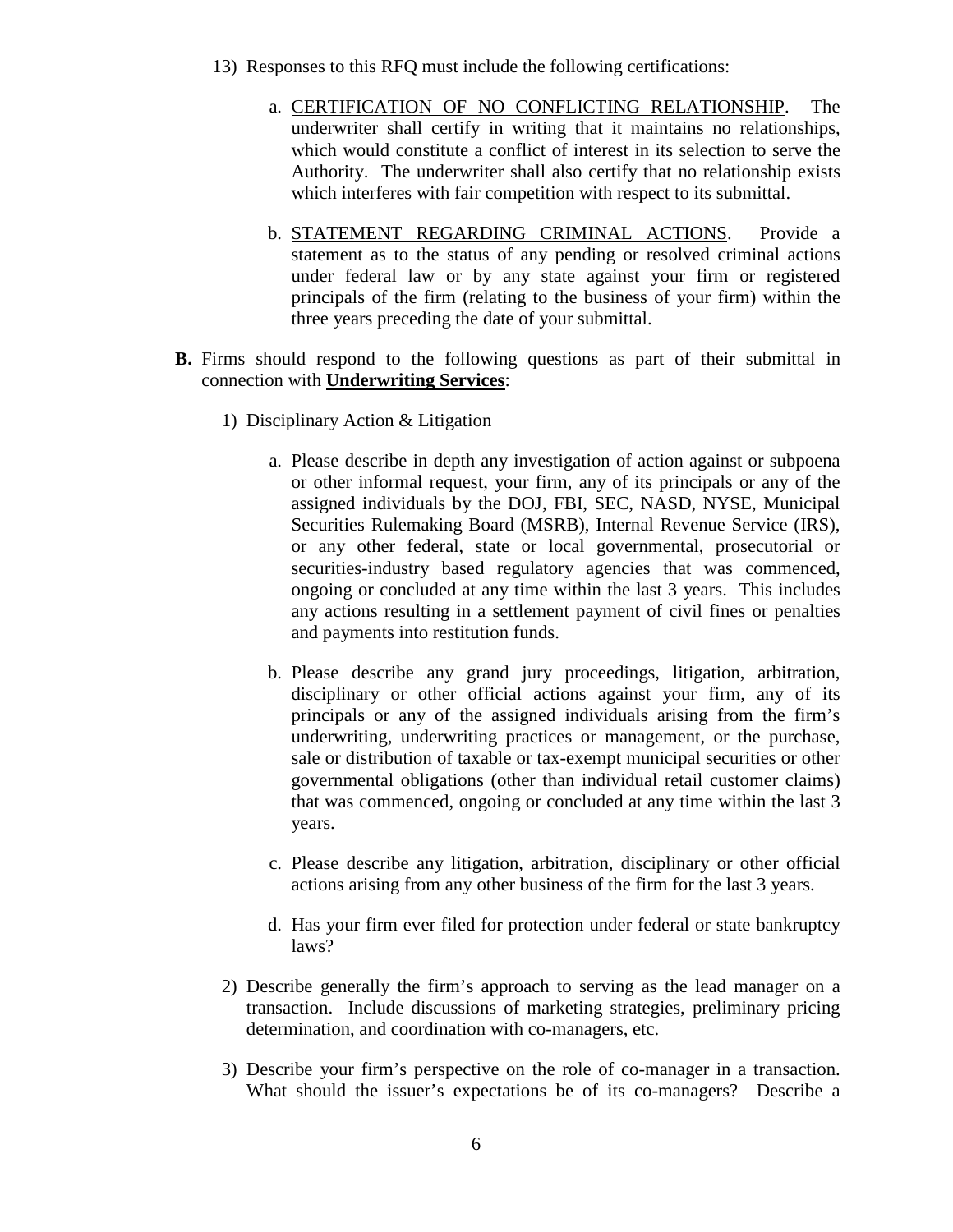situation in which your firm added value to a transaction (marketing efforts, underwriting levels, etc.) while serving as a co-manager.

4) From the perspective of distribution of the bonds, please describe your firm's perspective on the best way to sell bonds to achieve the lowest true interest cost (TIC).

#### **V. General Conditions of a Negotiated Sale**

- **A. Disclosure by the Authority.** The Authority will provide to the underwriters its customary disclosure and assurances in the general form of its Official Statements. While the Authority, its financial advisor, bond counsel and underwriter(s) will assist in the preparation of the Authority's disclosure, the underwriters will be expected to provide review and comment on the disclosure/offering documents.
- **B.** Not a Contract. The underwriters designated as a result of this RFQ process may be expected to perform analyses of outstanding the Authority bonds and to provide recommendations based on their experience. It is the expectation that the Authority will enter into negotiations with the selected underwriters aimed at selling the bonds to the underwriters. Nothing in this RFQ, the responses, or the Authority's acceptance of qualifications and designation of underwriters shall obligate the Authority to complete negotiations with the underwriters. The Authority will have the right in its sole discretion to end negotiations and/or designate other underwriters at any time up to approval and execution of a Bond Purchase Agreement between the Authority and the underwriter(s), at which time the terms of the Bond Purchase Agreement will prevail for the transaction.
- **VI. Conditions for Responses to RFQ.** As a condition of submitting a response pursuant to this RFQ, the following conditions are understood:
	- **A. Incurring Costs.** The Authority is not liable for any cost incurred by respondents in replying to this RFQ.
	- **B. Response Submission.** Responses must be **received BY 5:00 PM (Eastern Time) on Friday, April 29, 2022**.
	- **C. Selection.** The Authority is not obligated for any reason to select any underwriter(s) to work with the Authority in connection with the 2022 Bonds as a result of a response to this RFQ.

#### **VII. Timing of Underwriter Selection and the 2022 Bonds.**

- **A. Underwriting Selection.** The Authority anticipates selecting one or more underwriters for the 2022 Bonds by May 6, 2022.
- **B. Pricing / Closing of the 2022 Bonds.** The Authority currently anticipates pricing the 2022 Bonds in June / July of 2022 and closing the 2022 Bonds on or about the end of July / beginning of August 2022.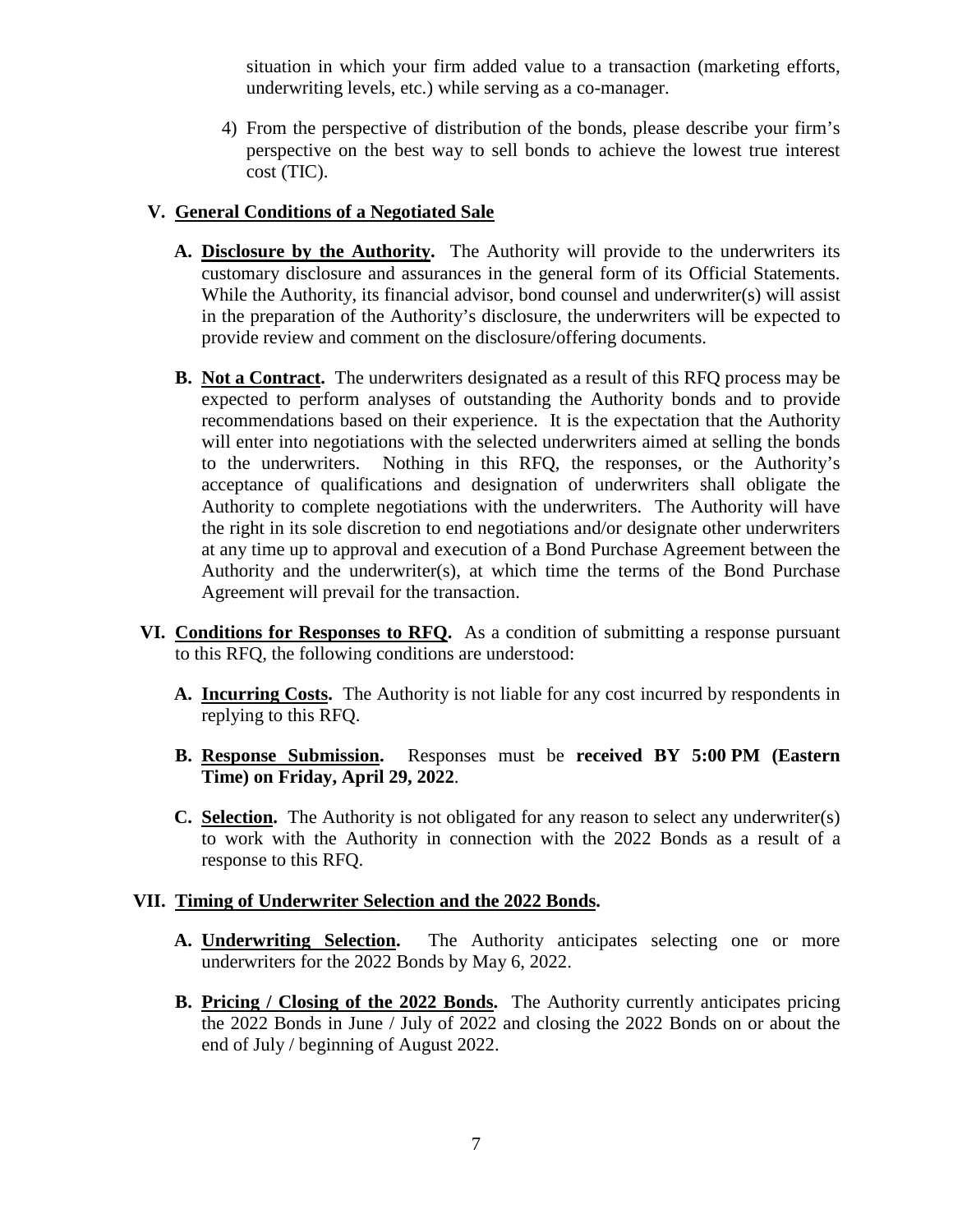## **LATE RESPONSES WILL NOT BE PART OF THE EVALUATION OF QUALIFICATIONS. THE AUTHORITY IS NOT RESPONSIBLE FOR ANY FAILED ATTEMPTS TO DELIVER.**

## **ANY SELECTED UNDERWRITERS MAY BE SUBJECT TO APPROVAL BY THE BOARD OF DIRECTORS OF THE AUTHORITY**

**VIII. Evaluation Criteria.** All responses to this RFQ will be reviewed and evaluated by members of the Authority's Administration. The following areas, among others, will be considered in evaluating the qualifications included in your response:

## **A. General Quality and Adequacy of Response**

- Responsiveness to Terms and Conditions
- Distribution Strength
- Willingness / Ability to Underwrite Unsold Bond Balances (Capital capacity)

## **B. Technical Ability & Qualifications**

- Demonstrated Capability to Provide Required Services
- Responses to Specific Questions included in this RFQ

## **C. Organization, Personnel & Experience**

- Underwriter Experience
- Underwriting/Sales Experience for Hotel Tax Secured or other Special Tax Secured Revenue Bonds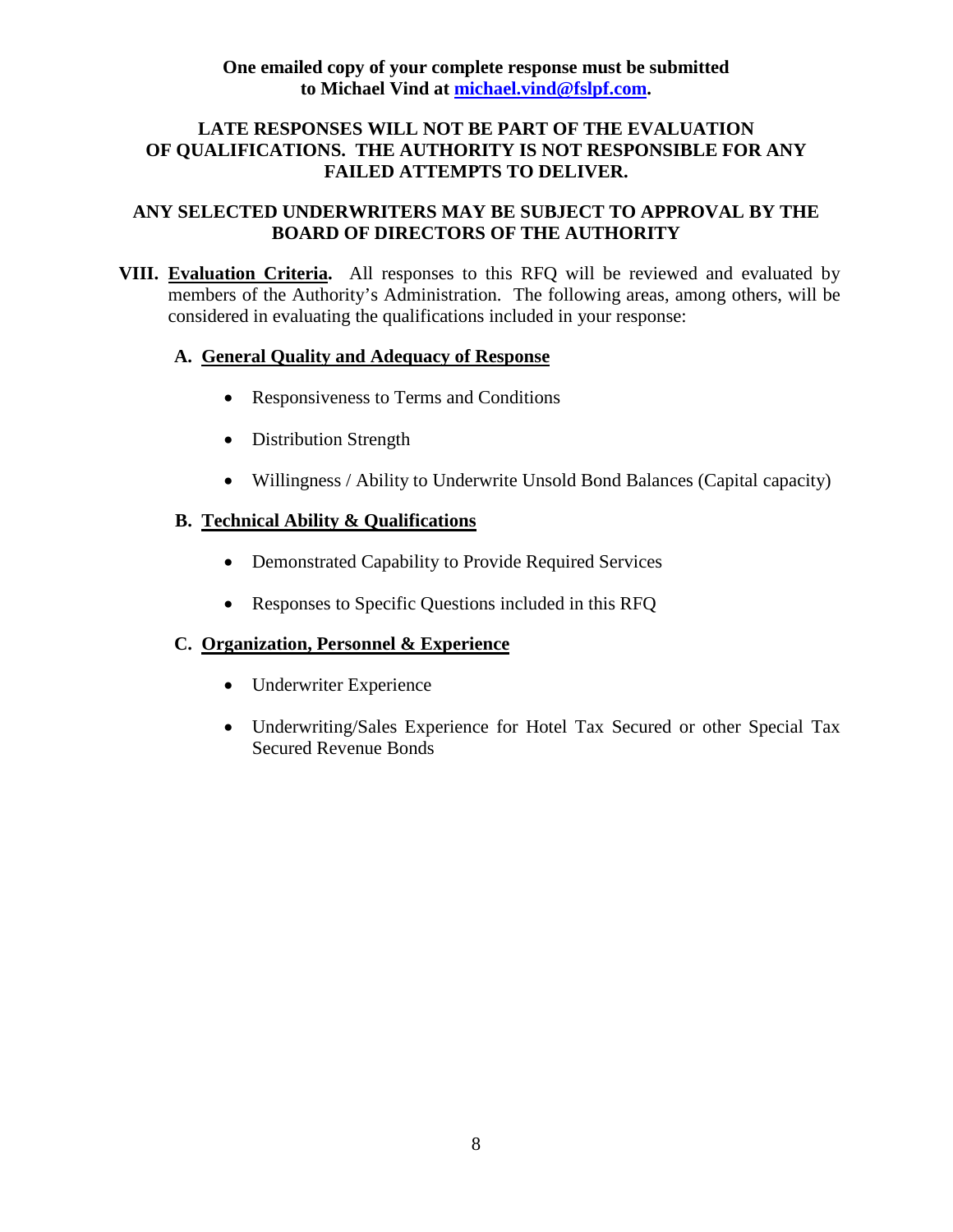#### **APPENDIX A – (Rating Scenario 1)**

## **LANCASTER COUNTY CONVENTION CENTER AUTHORITY FEDERALLY TAXABLE HOTEL ROOM RENTAL TAX REVENUE BONDS, SERTIES A OF 2022**

| <b>DATE</b> | <b>PRINCIPAL</b> | <b>COUPON</b> | <b>YIELD</b> | <b>APPLICABLE</b> | <b>SPREAD TO</b><br>TREASURY RATE TREASURY RATE |
|-------------|------------------|---------------|--------------|-------------------|-------------------------------------------------|
| $1-Nov-22$  | 1,200,000        |               |              |                   |                                                 |
| $1-May-23$  | 900,000          |               |              |                   |                                                 |
| $1-May-24$  | 925,000          |               |              |                   |                                                 |
| $1-May-25$  | 955,000          |               |              |                   |                                                 |
| $1-May-26$  | 990,000          |               |              |                   |                                                 |
| $1-May-27$  | 1,025,000        |               |              |                   |                                                 |
| $1-May-28$  | 1,065,000        |               |              |                   |                                                 |
| $1-May-29$  | 1,105,000        |               |              |                   |                                                 |
| $1-May-30$  | 1,150,000        |               |              |                   |                                                 |
| $1-May-31$  | 1,200,000        |               |              |                   |                                                 |
| $1-May-32$  | 1,250,000        |               |              |                   |                                                 |
| $1-May-33$  | 1,310,000        |               |              |                   |                                                 |
| $1-May-34$  | 1,370,000        |               |              |                   |                                                 |
| $1-May-35$  | 1,435,000        |               |              |                   |                                                 |
| $1-May-36$  | 1,505,000        |               |              |                   |                                                 |
| $1-May-37$  | 895,000          |               |              |                   |                                                 |
|             | 18,280,000       |               |              |                   |                                                 |

#### ESTIMATED PRINCIPAL AMORTIZATION SCHEDULE

**OPTIONAL REDEMPTION DATE:** May 1, 2032 @ 100% **UNDERLYING CREDIT RATING: A3 (Stable Outlook) from Moody's DEBT SERVICE RESERVE FUND: Yes INSURANCE: Yes - Assume Assured Guaranty INSURED RATING:** AA (Stable Outlook) from S&P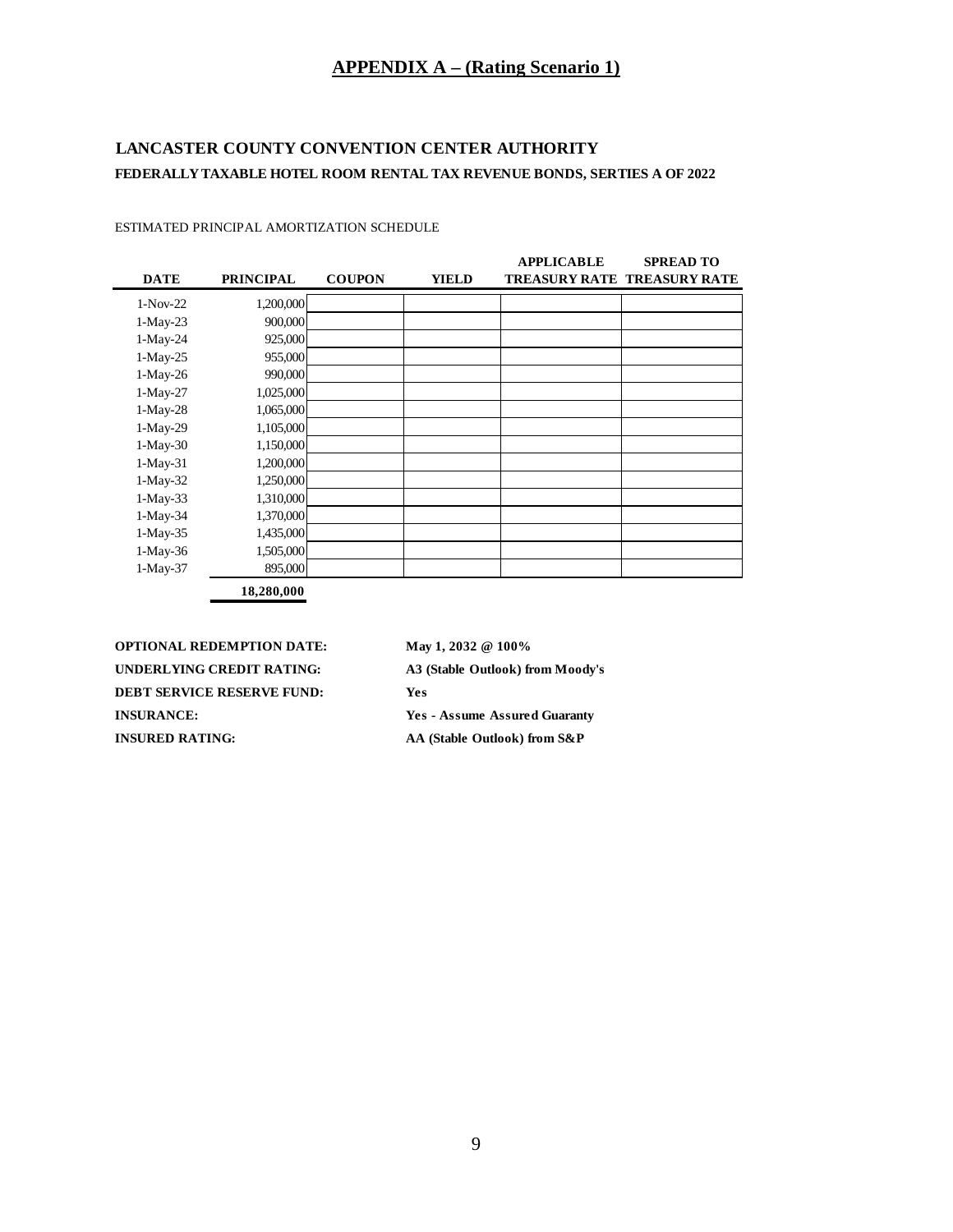#### **APPENDIX B – (Rating Scenario 1)**

## **LANCASTER COUNTY CONVENTION CENTER AUTHORITY HOTEL ROOM RENTAL TAX REVENUE BONDS, SERTIES B OF 2022**

ESTIMATED PRINCIPAL AMORTIZATION SCHEDULE

| <b>DATE</b> | <b>PRINCIPAL</b> | <b>COUPON</b> | <b>YIELD</b> | <b>MMD</b> | <b>SPREAD TO</b><br><b>MMD</b> |
|-------------|------------------|---------------|--------------|------------|--------------------------------|
|             |                  |               |              |            |                                |
| 1-May-23    | $\overline{0}$   |               |              |            |                                |
| 1-May-24    | $\overline{0}$   |               |              |            |                                |
| 1-May-25    | $\overline{0}$   |               |              |            |                                |
| 1-May-26    | $\overline{0}$   |               |              |            |                                |
| 1-May-27    | $\boldsymbol{0}$ |               |              |            |                                |
| $1-May-28$  | $\boldsymbol{0}$ |               |              |            |                                |
| 1-May-29    | $\overline{0}$   |               |              |            |                                |
| $1-May-30$  | $\overline{0}$   |               |              |            |                                |
| 1-May-31    | $\overline{0}$   |               |              |            |                                |
| 1-May-32    | $\overline{0}$   |               |              |            |                                |
| 1-May-33    | $\overline{0}$   |               |              |            |                                |
| 1-May-34    | $\overline{0}$   |               |              |            |                                |
| 1-May-35    | $\overline{0}$   |               |              |            |                                |
| 1-May-36    | $\theta$         |               |              |            |                                |
| 1-May-37    | 685,000          |               |              |            |                                |
| 1-May-38    | 1,650,000        |               |              |            |                                |
| 1-May-39    | 1,715,000        |               |              |            |                                |
| 1-May-40    | 1,795,000        |               |              |            |                                |
| 1-May-41    | 1,885,000        |               |              |            |                                |
| 1-May-42    | 1,985,000        |               |              |            |                                |
| 1-May-43    | 2,075,000        |               |              |            |                                |
| 1-May-44    | 2,155,000        |               |              |            |                                |
| 1-May-45    | 2,240,000        |               |              |            |                                |
| 1-May-46    | 2,345,000        |               |              |            |                                |
| 1-May-47    | 2,465,000        |               |              |            |                                |
| 1-May-48    | 2,590,000        |               |              |            |                                |
| 1-May-49    | 2,725,000        |               |              |            |                                |
| 1-May-50    | 2,860,000        |               |              |            |                                |
| 1-May-51    | 3,010,000        |               |              |            |                                |
| 1-May-52    | 3,165,000        |               |              |            |                                |
| 1-May-53    | 3,325,000        |               |              |            |                                |
| 1-May-54    | 3,495,000        |               |              |            |                                |
| 1-May-55    | 3,675,000        |               |              |            |                                |
| 1-May-56    | 3,865,000        |               |              |            |                                |
| 1-May-57    | 4,060,000        |               |              |            |                                |

**53,765,000**

**OPTIONAL REDEMPTION DATE:** May 1, 2032 @ 100% **UNDERLYING CREDIT RATING: A3 (Stable Outlook) from Moody's DEBT SERVICE RESERVE FUND: Yes INSURANCE: Yes - Assume Assured Guaranty INSURED RATING:** AA (Stable Outlook) from S&P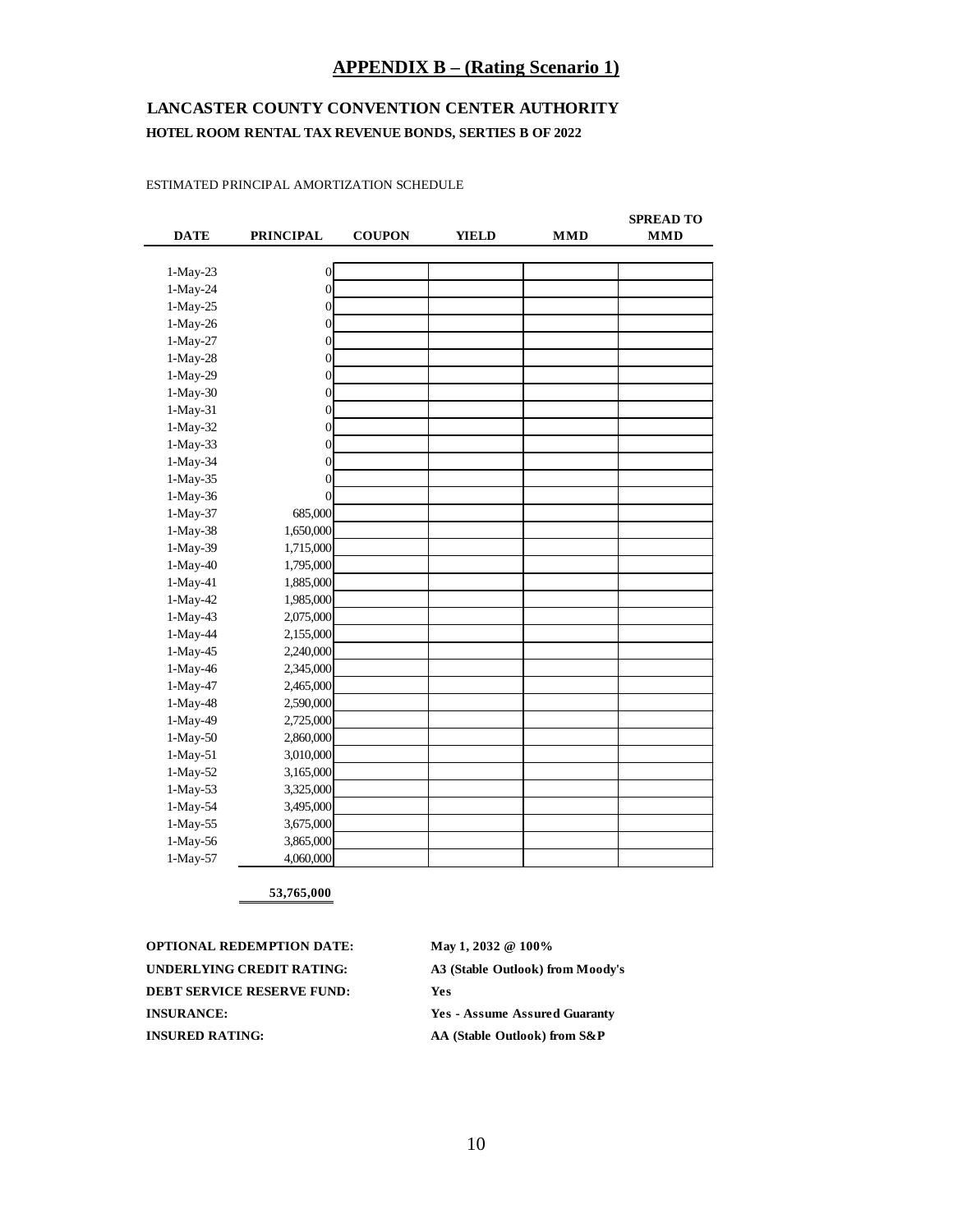# **APPENDIX C – (Rating Scenario 2)**

## **LANCASTER COUNTY CONVENTION CENTER AUTHORITY FEDERALLY TAXABLE HOTEL ROOM RENTAL TAX REVENUE BONDS, SERTIES A OF 2022**

| <b>DATE</b> | <b>PRINCIPAL</b> | <b>COUPON</b> | <b>YIELD</b> | <b>APPLICABLE</b> | <b>SPREAD TO</b><br><b>TREASURY RATE TREASURY RATE</b> |
|-------------|------------------|---------------|--------------|-------------------|--------------------------------------------------------|
|             |                  |               |              |                   |                                                        |
| $1-Nov-22$  | 1,200,000        |               |              |                   |                                                        |
| $1-May-23$  | 900,000          |               |              |                   |                                                        |
| $1-May-24$  | 925,000          |               |              |                   |                                                        |
| $1-May-25$  | 955,000          |               |              |                   |                                                        |
| $1-May-26$  | 990,000          |               |              |                   |                                                        |
| $1-May-27$  | 1,025,000        |               |              |                   |                                                        |
| $1-May-28$  | 1,065,000        |               |              |                   |                                                        |
| $1-May-29$  | 1,105,000        |               |              |                   |                                                        |
| $1-May-30$  | 1,150,000        |               |              |                   |                                                        |
| $1-May-31$  | 1,200,000        |               |              |                   |                                                        |
| $1-May-32$  | 1,250,000        |               |              |                   |                                                        |
| $1-May-33$  | 1,310,000        |               |              |                   |                                                        |
| $1-May-34$  | 1,370,000        |               |              |                   |                                                        |
| $1-May-35$  | 1,435,000        |               |              |                   |                                                        |
| $1-May-36$  | 1,505,000        |               |              |                   |                                                        |
| $1-May-37$  | 895,000          |               |              |                   |                                                        |

ESTIMATED PRINCIPAL AMORTIZATION SCHEDULE

**18,280,000**

**OPTIONAL REDEMPTION DATE:** May 1, 2032 @ 100% **INSURANCE: No**

**CREDIT RATING: Aa2 (Stable Outlook) from Moody's - (Based on County DSRF Guaranty) DEBT SERVICE RESERVE FUND: Yes (Replenishment - County Guaranteed)**